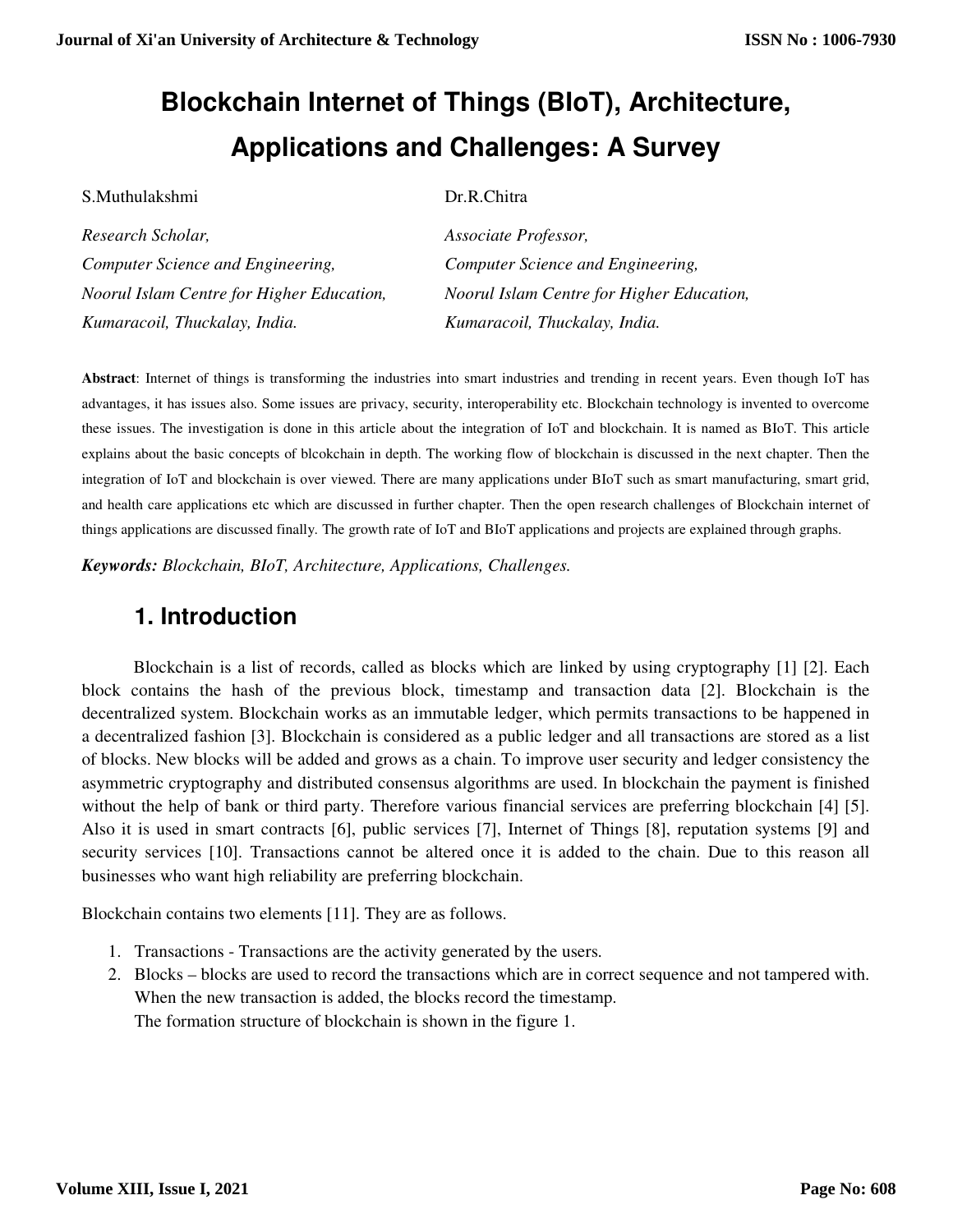**Journal of Xi'an University of Architecture & Technology**



Fig 1: Blockchain Formation

Blue- Genesis Block

Green- Main Chain

Orange- Orphan Blocks

The main chain painted in red colour consists of the longest series of blocks from the genesis block which is in blue colour to the current block. Orphan block which is marked in yellow colour exist outside of the main chain.

### **Architecture of Blockchain**



Fig 2: Basic Structure of Blockchain

The figure 2 shows the basic structure of blockchain. Each block contains the hash value, a timestamp and the transaction data. Header of the block is used to convey the information about the block such as the length of the block [12]. The header stores the value of the previous block. That is the hash value of block 1 will depend on the hash value of block 0. Due to this hash keys, it is very difficult to tamper with the blocks for the attackers [13].

#### Data integrity in Blockchain

There are cryptographic techniques to ensure data integrity in blockchain. There are 2 mechanisms.

1. Ordered linked list structure of blocks

In this ordered linked list hash value of the previous block must be included by the newly added block. So that if something goes wrong in the previous blocks that will be invalidated the subsequent blocks [14].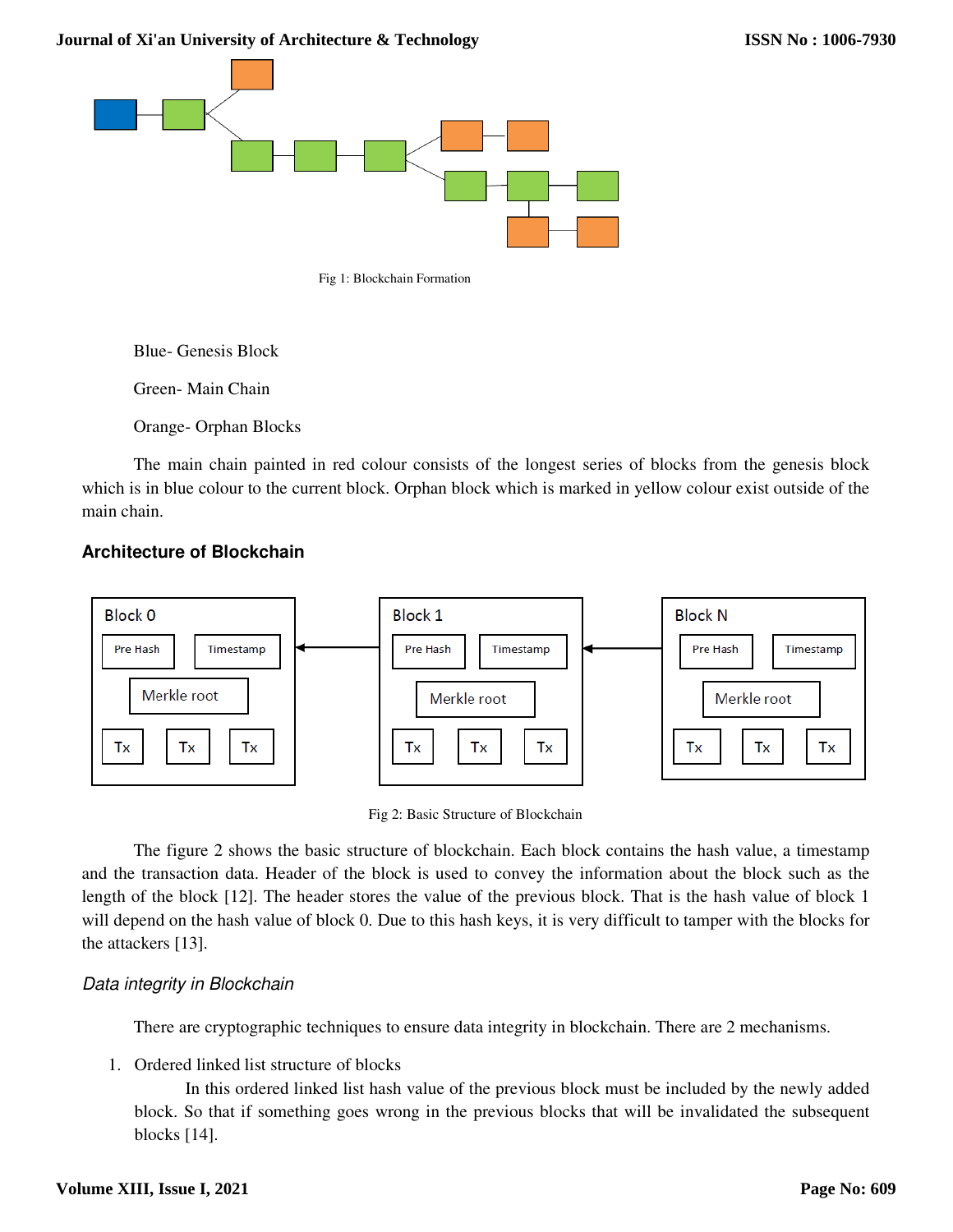# 2. Merkle Tree **Journal of Xi'an University of Architecture & Technology**

To enhance the IoT security the merkle tree is added to the blockchain. By inserting the merkle tree, the number of blocks being added to the chain is reduced. The figure 3 shows the structure of the merkle tree. Merkle tree is a binary tree, in which all nodes consist of two child nodes except the leaf nodes. The leaf nodes consist of the transaction data and the root nodes consist of the hash values of the transactions [15]. To generate a single root hash, multiple transactions can be combined based on the size of the tree. The security of the data is enlarged due to multiple levels of hashing [16]. IoT devices include a lot of small communications. So that merkle tree along with blockchain can be the best solution to IoT security issues [17].



Fig 3: Structure of Merkle tree

#### Consensus Algorithm

The major advantage of blockchain is validating the trust of the block in decentralized environment without the help of third party [14]. It is difficult to achieve trustfulness in distributed environment. There are two categories of consensus algorithms. 1) Probabilistic consensus algorithms 2) Deterministic consensus algorithms. In Probabilistic consensus algorithm the validated block will be saved into the chain first and then search for consensus of all the nodes. Examples of this type of consensus algorithm are proof of work, proof of stack and delegated proof of stack. In deterministic consensus algorithm, the consent will be found first and then the validated block will be saved into the chain. Example is partial byzantine fault tolerance [18].

#### **How does blockchain work?**



Fig 4: Working flow of Blockchain

 The working flow of Blockchain is shown in the figure 4. The flow starts with the transaction. Whenever the user is initiating the transaction that time the new block is generated that represents the **Volume XIII, Issue I, 2021 Page No: 610**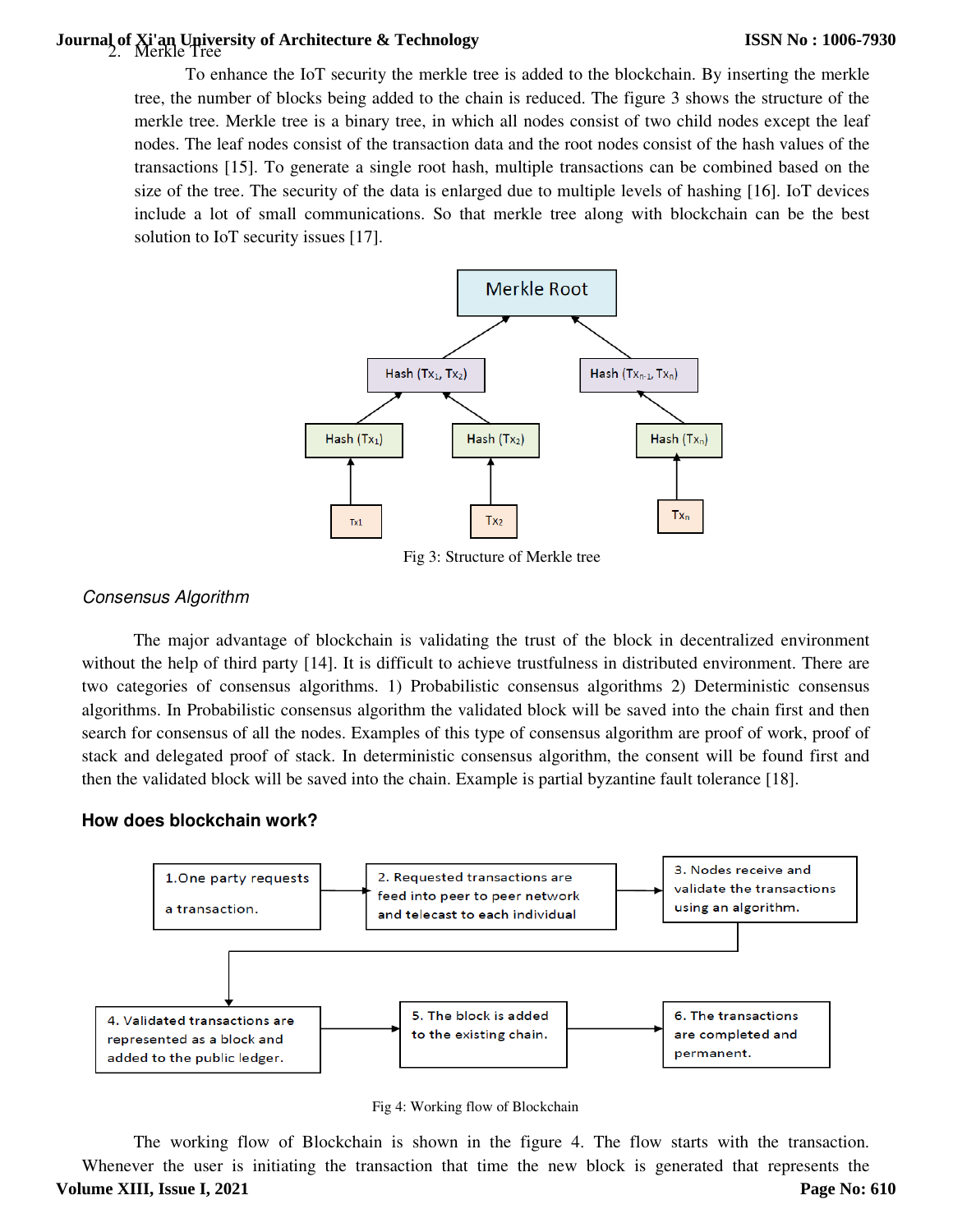**Journal of Xi'an University of Architecture & Technology**<br>transaction. It is shown in the second step. As soon as the block is created, it is sent to every node in the network as shown in step three. Once every node receives the data, they will validate the transaction. After validating the transaction the nodes will approve that transaction and the new block is added to the existing block. For validating the transaction all the nodes will get reward for the proof of work. Once the block is added, the transaction is completed. This is the flow how the blockchain works.

### **Types of Blockchain**

There are three major types of blockchain. They are private blockchain and public blockchain, Consortium blockchain.

#### Publice Blockchain

Public blockchain is also called as permissionless blockchain. It is an open source. In public blockchain there is no need of any permission to become a part of the blockchain network. Anyone can join and leave the network at any time. The transactions take place in this blockchain is transparent to all participants in that chain. Bitcion is the best example of this type of blockchain.

Example: Bitcoin, Ethereum

#### Private Blockchain

 The other type of blockchain is private blockchain. It is also known as permissioned blockchain. As said in the first type, it is not easy to join in this network. There are certain rules to join in this blockchain network. Only the authorised users who come under this rules can participate in this network. The transactions are private and visible to only the authorized users [19].

Example: Multichain, Blockstack

#### Consortium Blockchain

Consortium blockchain is controlled by a group rather than a single entity. It has all advantages of private blockchain and considered as a sub category of private blockchain and it is not a separate type of chain. It is more efficient. It will be able to include any one from banks to government into the supply chain.

Example: Ripple, Hyper ledger

The Comparison between three types of blockchain is shown in table 1. [20]

| <b>Key Concept</b>             | <b>Public Blockchain</b> | <b>Private Blockchain</b> | <b>Consortium Blockchain</b> |
|--------------------------------|--------------------------|---------------------------|------------------------------|
| Efficiency                     | Low                      | High                      | High                         |
| Centralized                    | N <sub>0</sub>           | Yes                       | Partial                      |
| Immutability                   | Impossible to tamper     | Possible to tamper        | Possible to tamper           |
| <b>Consensus Determination</b> | All Miners               | One organisation          | Selected set of nodes        |
| <b>Read Permission</b>         | Public                   | Public or restricted      | Public or restricted         |
| <b>Consensus Process</b>       | Permissionless           | Permissioned              | Permissioned                 |

Table 1: Types of Blockchain – Comparison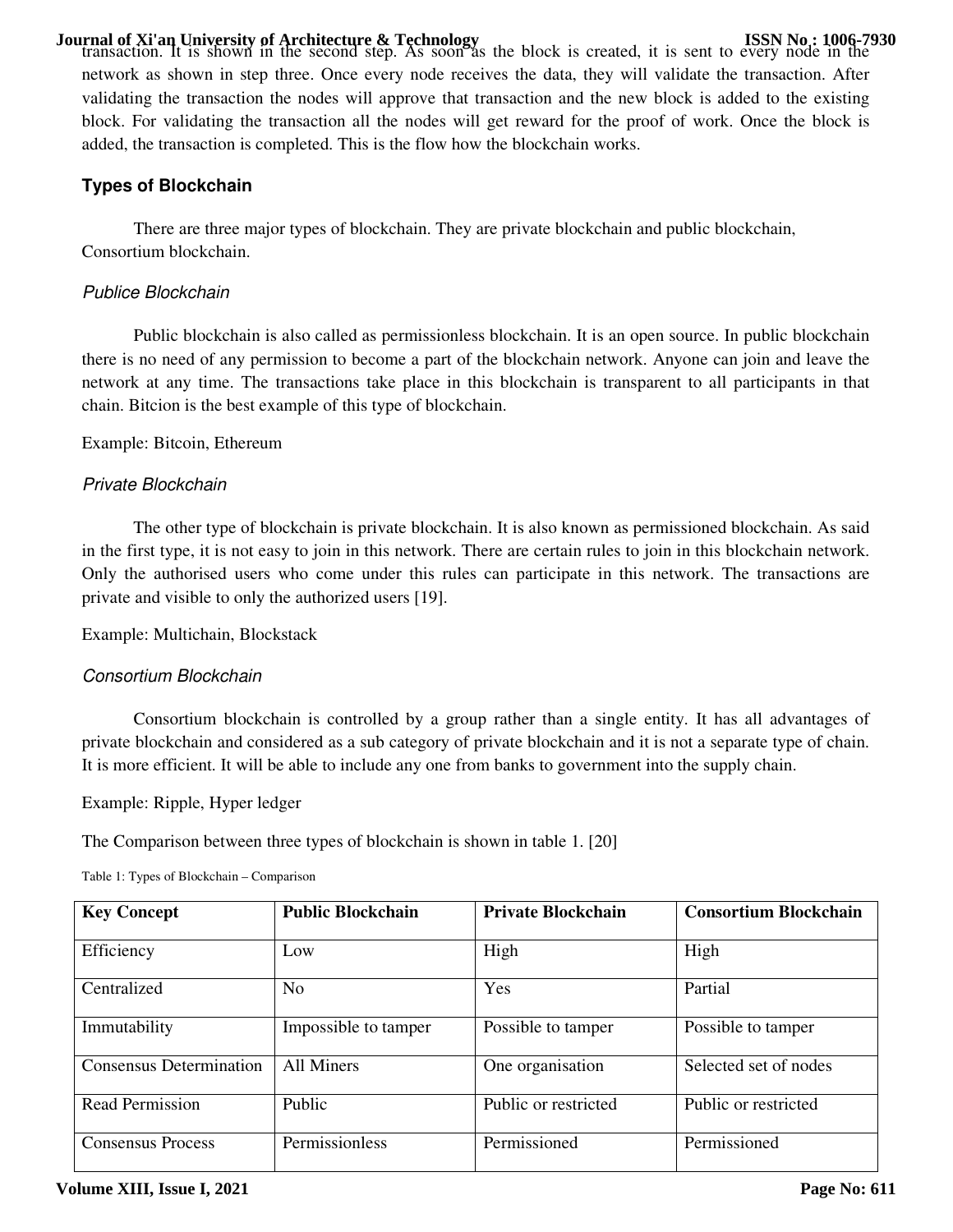# **Key Concepts of Blockchain Journal of Xi'an University of Architecture & Technology**

There are major advantages in blockchain which is the pillars of blockchain that helped it to become an upcoming most wanted technology worldwide [21]. They are,

- 1. Decentralization
- 2. Immutability
- 3. Transparency
- 4. Non-repudiation
- 5. Persistency

### Decentralization

In centralized system, there is a single authority that can approve the transaction. So every time the user should contact the central authorised person to approve the transaction. As it is centralized all the data is stored in one place. So it is very easy to hack the database. Also if one part of the network is corrupted, then the entire network will be collapsed. To overcome this major problem the decentralized concept is introduced in blockchain. In a decentralized network if one user wants to interact with his friend, it is done directly without the help of the third party. As all blocks are having the copy of transactions, it is very easy to retrieve the data during the network crash. Thus the service cost and single point of failure is reduced [22] [23].

### Immutability

In blockchain, if the third party entered into it, it cannot tamper with. This property is called as immutability. This immutability is achieved in blockchian through cryptographic hash function. In general, taking an input string of any length and giving a fixed length string as an output is called as hashing. For an instant imagine, if the hacker attacks block 1 and trying to change the data. If the data changes, then it will be changed in all blocks because every block's hash value depends on the previous block's hash value. Therefore the entire chain will be changed. This is impossible in blockchain due to the cryptographic hash function. In Blockchain time stamped data is used. In that each and every link corresponds to the inverse hash point of previous block. Small piece of the change can be easily identified in this approach [24].So that immutability became a pillar of blockchain. This is how the blockchain achieves immutability.

### **Transparency**

Some people think that, because of the transparency property of blockchian the personal identity of the user will be seen by all in the network. But actually it is not. The user's identity will be hidden by cryptography. So only transaction details will be visible to others, not about who sent. Due to this property the third party cannot enter into the chain without proper authorization. In public blockchain systems, each user has the equal priority to access and interact with the block chain network. Each and every new transaction is saved in the network and it can be further used by anyone in the network [25].

### Non-repudiation

As we know private key is used to authenticate the transaction. After it authenticates others can access and verify the transaction by using public key. Even the transaction initiator cannot alter the authenticated transaction [14].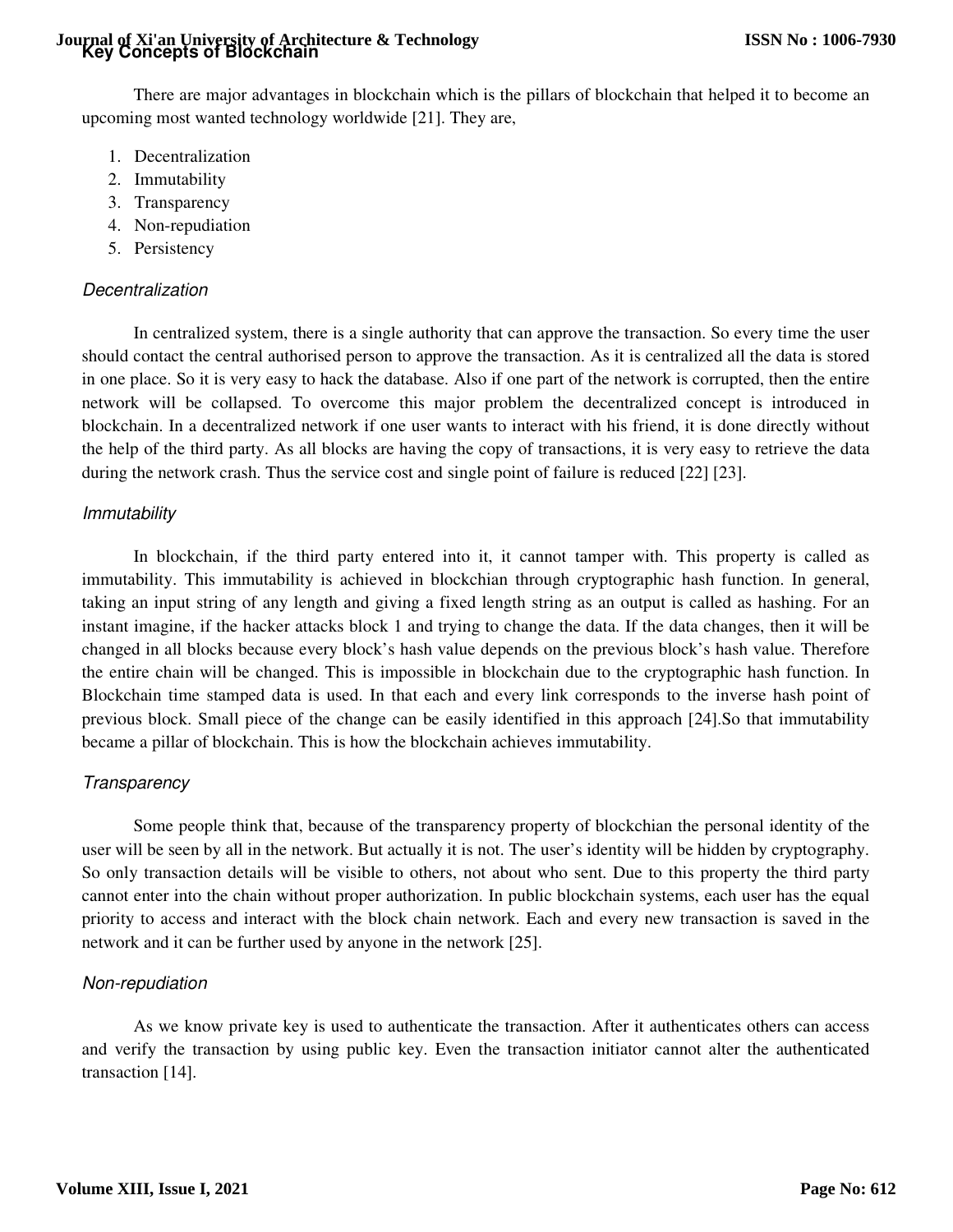# Persistency **Journal of Xi'an University of Architecture & Technology**

All transactions take place in the network will escalate throughout the network. These transactions should be assured and recorded in blocks present in the whole network. So that it is impossible to tamper the transactions. Also every broadcasted block and transactions will be validated and verified by other nodes. Therefore it is easy to detect the forgery [20].

## **2.Blockchain in IoT**

The basic concept of ToT is, the interconnection of smart devices to collect data and produce the response to the user [26]. Blockchain can be connected to IoT to remove all security problems in IoT. The characteristics of blockchain such as traceability, transparency, reliability are mainly used to overcome the security issues in IoT. By integrating IoT and blockchain more research issues are solved and still unsolved issues [27] [28]. Blockchain can be used in many areas of IoT [29]. Such areas are sensing [30] [31], data storage [32][33], identity management [34], time stamping services [35], smart living applications [36], wearable [37], intelligent transportation systems [38], supply chain management [39], mobile crowd sensing [40] etc. Research is going on to manage IoT devices through blockchain [41]. There are many reasons for using blockchain in IoT. Some of them are mentioned in the table 2 [42] below.

Table 2: IoT and blockchain: Comparison

| <b>IoT</b>                  | <b>Blockchain</b>              |
|-----------------------------|--------------------------------|
| Centralized                 | Decentralized                  |
| Limited bandwidth           | High bandwidth                 |
| Security is the challenge.  | Security issues are solved     |
| <b>Restricted Resources</b> | Resource consuming             |
| Low latency                 | Block mining is time consuming |

Due to the above reasons mentioned under IoT, blockchain is introduced and developed in recent years.

### **Blockchain Internet of Things (BIoT) Architecture**

The architecture of blockchain internet of things (BIoT) is shown in figure 5 [14]. The architecture contains a blockchain composite layer which works as a middleware between IoT and industrial applications. There are two major advantages in this architecture. 1) It provides conceptualization from the lower layers of IoT. 2) Also provides blockchain based services to the users. It hides the heterogeneity of perception and communication layers.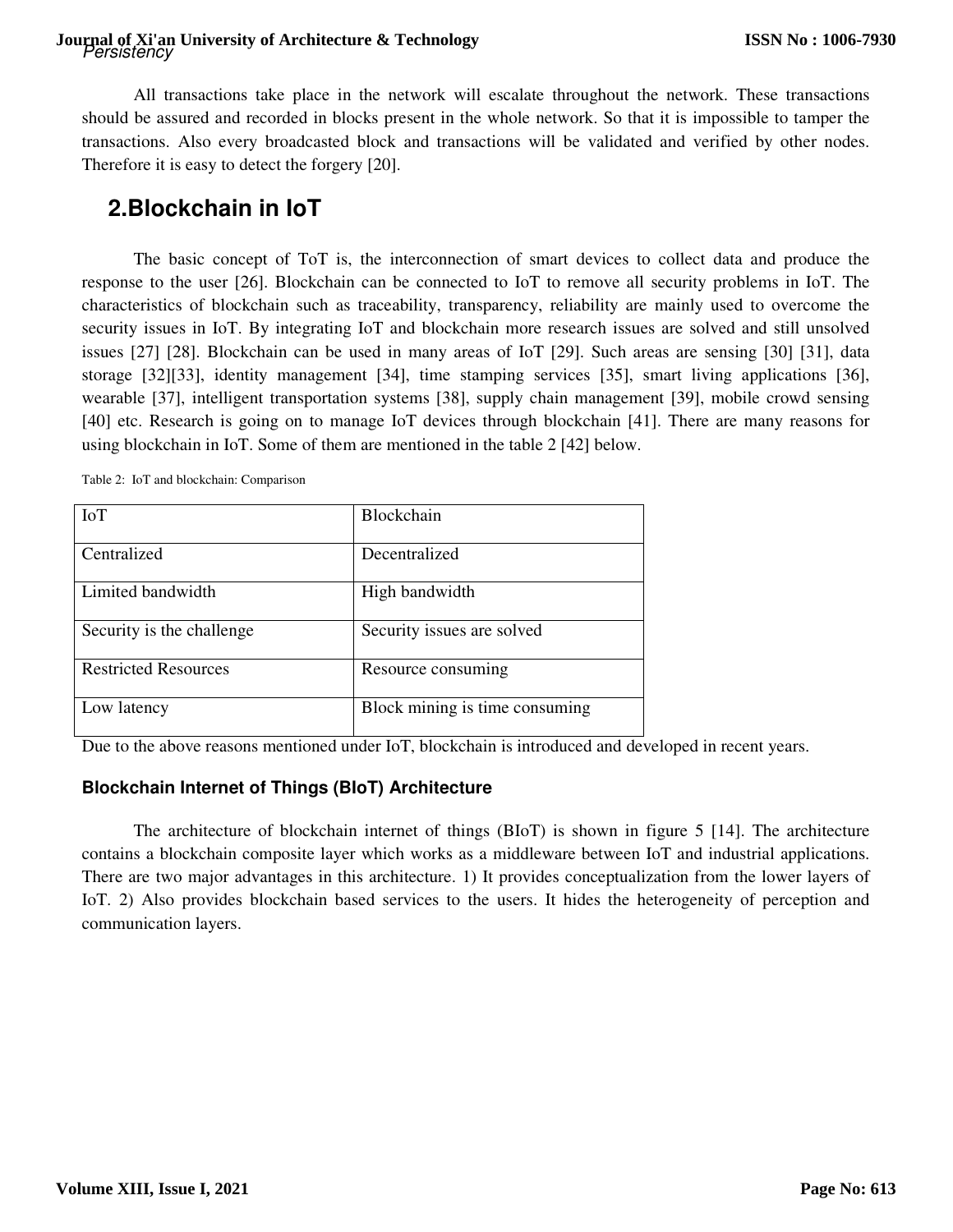| <b>Industrial Applications</b>                  |
|-------------------------------------------------|
| <b>Blockchain Composite</b><br>Layer            |
| Service Sub-layer<br><b>Incentive Sub-layer</b> |
| Consensus sub-layer                             |
| Network Sub-layer                               |
| Data Sub-layer                                  |
|                                                 |
| Communication Layer                             |
| <b>Perception Layer</b>                         |



Blockchain composite layers consist of five sub layers.

1. Data sub layer

Data sub layer is used to gather the IoT data from the lower layers and covers the encrypted data with digital signature through asymmetric cryptographic algorithms and hash functions.

2. Network sub layer

Only one node broadcasts the block of transactions to its connected peers. The peers will verify the transactions after receiving it. The block will be impregnate to other nodes via network if it is failed.

3. Consensus sub layer

 Consensus sub layer is used to check the trustfulness of the block. There are many consensus algorithms used such as proof of work, proof of stack etc.

4. Incentive sub layer

Incentive sub layer involves in following activities. a) Issuing digital currency b) Distribution of digital currency c) Reward mechanism design d) Handling transaction cost e) Designing monetary policy of digital currency.

5. Service sub layer

Service sub layer is used to provide blockchain based services to the users.

## **3. Applications of BIoT**

There are many BIoT based applications. Few of them are shown in figure 6 and explained below.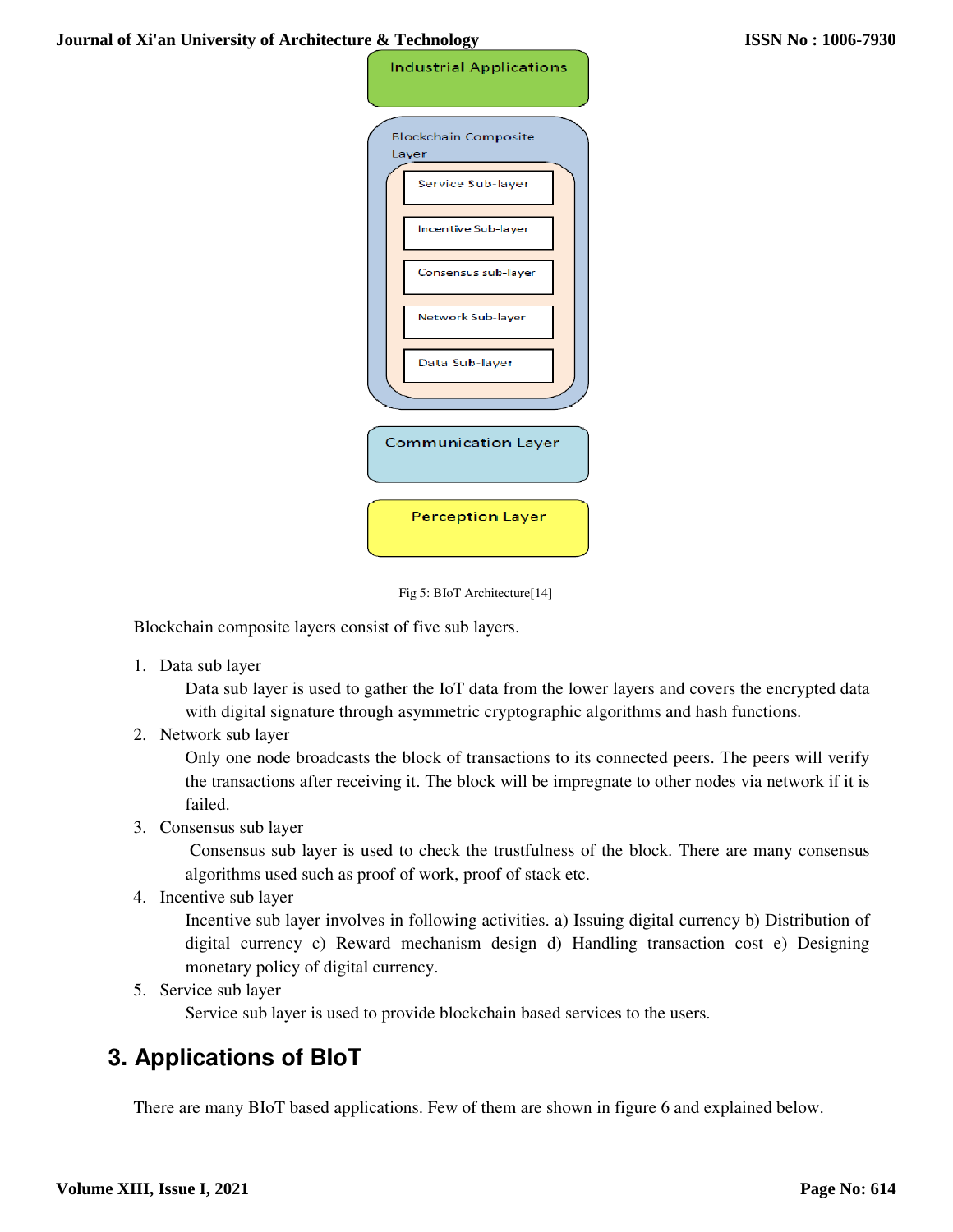**Journal of Xi'an University of Architecture & Technology**



Fig 6: BIoT Applications

#### **Smart Grid**

Smart Grid is the application of smart metering. It is used to measure and monitor the electricity consumption [43]. Distributed renewable energy resources are used to reform the responsibility of energy buyers from pure customers to prosumers. The prosumers provoke energy from renewable energy resources and consume energy [44]. They can sell the extra energy to other consumers. Though it has advantages there is an open issue that it is difficult to provide sealed and safe keeping energy trading between two trading parties. To overcome this issue blockchain technology is used to provide secure energy trading. In [45], the author developed a secure energy trading system which is centred on consortium blockchain. In [46], the author flourished a decentralized energy trading system based on blockchain. In [47], the author introduced a transparent and secure energy demand-side management on smart grid based on blockchain.

#### **Supply chain**

Generally one product can contain many parts which are manufactured by different companies. Therefore there is a chance of including low quality parts in supply chain. By integrating blockchain with IoT this can be tackled. While integrating blockchain with IoT, unique id and immutable timestamp will be allotted to every part of the product. Then the identified part will be saved into blockchain which is track able. In [48] the author says that, the owner of the part of the product can be authenticated through blockchain based system. In [49] the researcher says about traceability ontology with the integration of IoT and blockchain based on Ethereum. In [50] the author explained about a use case of a motor insurance. In that smart contracts are used to automate the settlement of claims based on blockchain. The integration of IoT and blockchain will reduce cost and risk in supply chain [51]. In paper [52] the author proposed a blockchain based machine learning platform to secure data sharing.

#### **Healthcare**

Healthcare becomes very challenging industry in recent years due to the limited hospital resources. By the recent technologies the burden of the hospital resources are released [53].These IoT based devices will collect the information about the health condition of the patients and transfer the information to the health monitoring centre [3]. IoT devices are used in remote health monitoring and emergency notification systems [62]. Theses health monitoring devices can be used to monitor blood pressure, heart rate etc [63]. These devices can detect the heart rate of the person using heart beat sensors even when the person is at home [64]. IoT health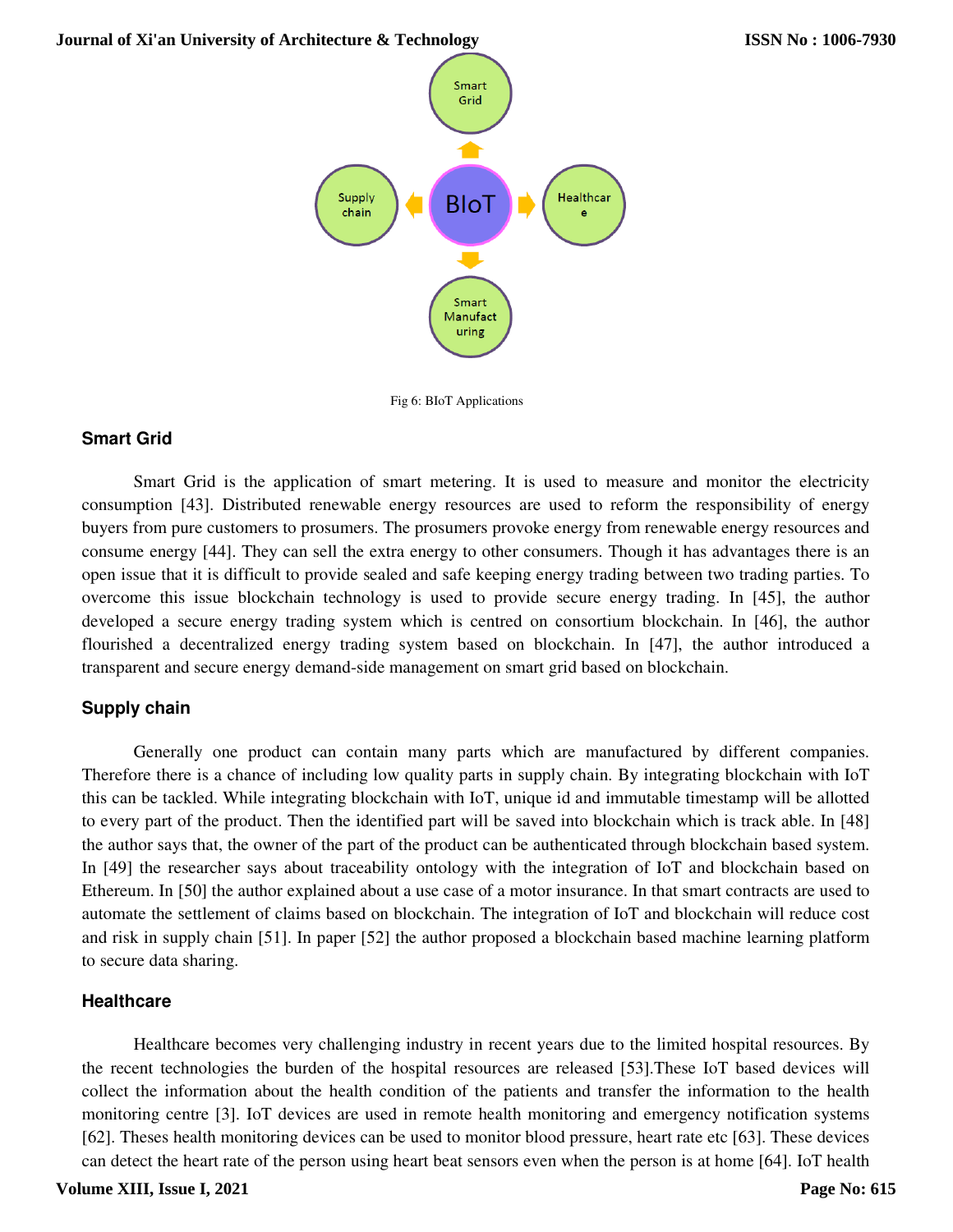**Journal of Xi'an University of Architecture & Technology**<br>monitoring system can detect the deadly diseases in early stage itself [65]. IoT is used in stress recognition applications also [66]. That device will report using smart phone sensors. In [67] the author explains about an application which is used to measure the stress level of the college student and that is connected through his application which is used to measure the stress level of the college student and that is connected through his<br>smart phone. There is a device called smart mat which is used to count the number of exercise steps done by the application which is used to measure the stress level of the college student and that is connected through his<br>smart phone. There is a device called smart mat which is used to count the number of exercise steps done by the healthcare networks the above issues can be solved. In [54] the author says that the healthcare data stored in cloud server will be protected by blockchain technology. In [55] the researcher developed a blockchain based healthcare networks the above issues can be solved. In [54] the author says that the healthcare data stored in<br>cloud server will be protected by blockchain technology. In [55] the researcher developed a blockchain based<br>sy based on blockchain to manage healthcare data and data sharing among hosp hospitals and health related centres. In based on blockchain to manage healthcare data and data sharing among hospitals and health related centres. In<br>[57] an attribute based signature scheme in decentralized healthcare blockchain systems is proposed. In [58] the author says about an in-home therapy management framework to provide secrecy and anonymity assurance. ] an attribute based signature scheme in decentralized healthcare blockchain systems is proposed. In [58] the hor says about an in-home therapy management framework to provide secrecy and anonymity assurance.<br> **art manufac** 

#### **Smart manufacturing**

phase of the product development life cycle enormous data is generated. However, there is a difficulty in data aggregation and data analytics. The integration of IoT and blockchain is used to defeat the interoperability issue. In [60] the author proposed an automatic firmware upgrading solution based on smart contract and phase of the product development life cycle enormous data is generated. However, there is a difficulty in data aggregation and data analytics. The integration of IoT and blockchain is used to defeat the interoperability is security and privacy. The figure 7 shows the growth rate of blockchain development in various industries.



Fig 7: Blockchain Development in Industries :

## **4. Challenges in BIoT**

#### **Scalability**

The scalability of blockchain is computed by the throughput of the transactions per second in opposition to the number of IoT nodes and the number of concurrent workloads [69] [70]. Most of the applications have poor throughput. In [71] the author highlighted that bitcoin is able to process only seven transactions per second. The other author says in [72] that bitcion is not suitable for IoT because of the poor transactions per second. The other author says in [72] that bitcion is not suitable for IoT because of scalability.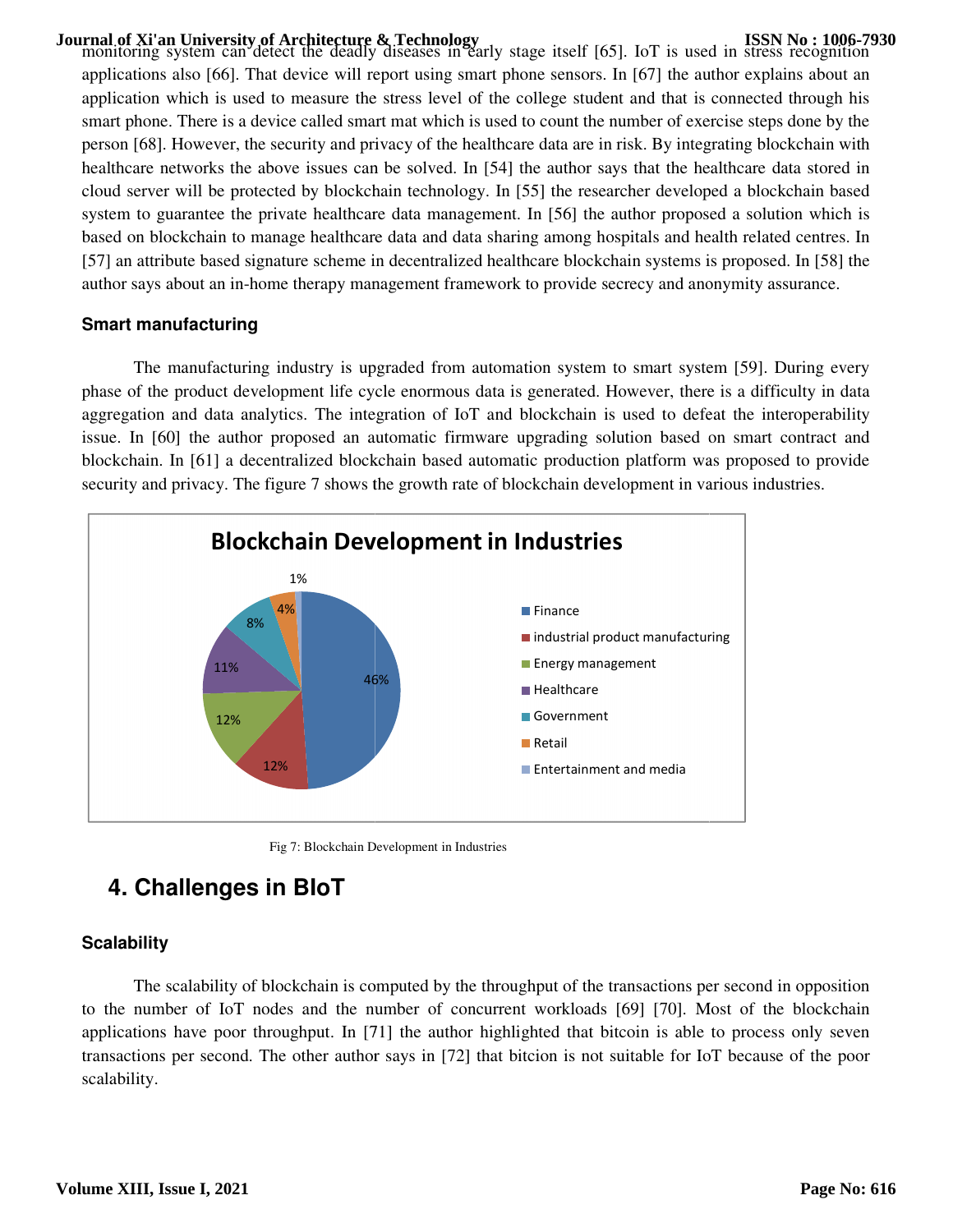# **Security and Privacy Journal of Xi'an University of Architecture & Technology**

There are certain apparatus in blockchain to conserve the privacy of transaction records which are saved in the chain [14]. In bitcoin the transactions are done by using IP addresses instead of the user ids. This security or protection scheme is not enough to improve privacy. In [73] the author says that the user pseudonyms can be destroyed by studying about the transactions associated with one particular user. Also by loading all the transaction data in blockchain, the privacy leakage may happen at any time [74]. Table 6 shows the possible open issues in blockchain internet of things. In [77], [78] the authors said that since the transaction balances and values are visible to all participants in the chain there is no guarantee for privacy.

### **Bandwidth**

The developers are suggesting software defined networking tools to increase the bandwidth of IoT devices [75]. In [76] the author proposed a distributed IoT network construction, called DistBlockNet. It is very important that the transactions and block volume should be within the bandwidth limit [26]. Table 3 explains the challenges in BIoT.

| <b>Challenges</b> | In BIoT                                                                            |
|-------------------|------------------------------------------------------------------------------------|
| Scalability       | Blockchain can perform only less number of transactions per second                 |
| Privacy           | The users of blockchain are identified by the hash value or public key. Due to     |
|                   | this all transactions will be shared. So privacy leakage may occur.                |
| Throughput        | Blockchain internet of things requires a network which is capable to generate      |
|                   | a large number of transactions.                                                    |
| <b>Block</b> size | The initial transfer time should be large for the operators to store transactions. |
| Bandwidth         | Transactions and block volume should be within the bandwidth limits of IoT.        |
| Energy efficiency | Energy efficiency is very essential to permit long term node placement.            |

Table 3: Challenges in Blockchain Internet of Things [26]

# **Conclusion**

Internet of things is growing globally in recent years. As all industries are willing to get connected with IoT devices and application, it is very important to provide flaw less devices to them. Everything is changing to IoT nowadays. So researchers are very busy to make IoT little better. To achieve flaw less solutions it is necessary to overcome the present issues in IoT. It is done by integrating blockchain with IoT. Blockchain provides solutions to the issues present in IoT. IoT increases the level comfort of the user. This article is useful to understand about the basic concepts of Blockchain. Architecture and working process of blockchain is also explained. The BIoT architecture is explained in the further chapter. There are many BIoT applications as like as IoT which is explained in this article. However, BIoT has challenges also. The main challenges are scalability, privacy, security, resource impediment which is mention in this article. By improving throughput of the application, the scalability problems can be solved. The research is required in those areas to provide good products to the society.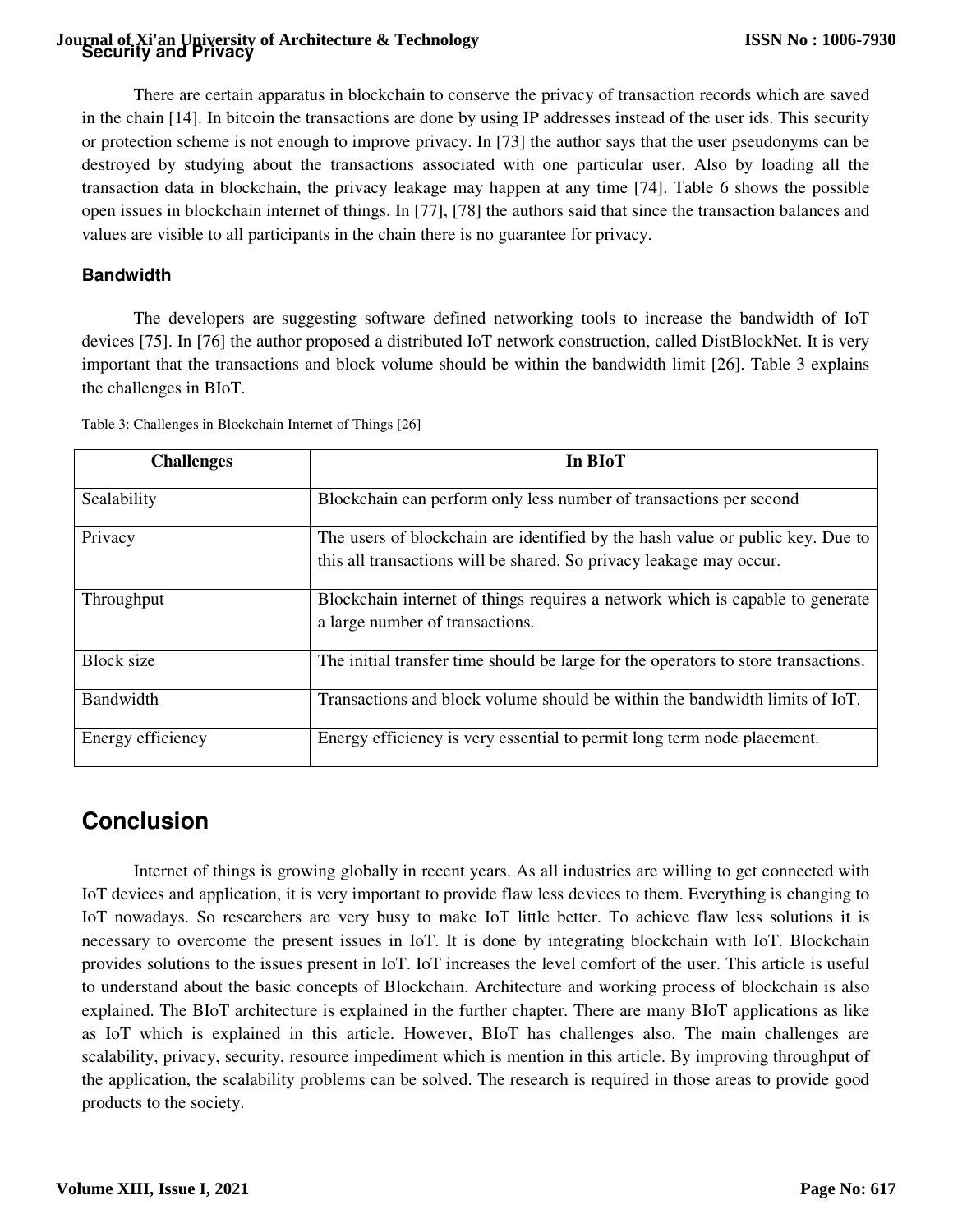#### **References**

- 1. Blockchain: The great chain of being sure about things, The economist, (2015).
- 2. Narayanan, Arvind, Bonneau, Joseph, Felten, Edward, Miller, Andrew, Goldfeder, Steven, Bitcoin and Cryptography technologies: A comprehensive introduction, (2016).
- 3. Zheng Z., Xie S., Dai H., Chen X., Wang H., An Overview of Blockchain Technology: Architecture, Consensus and Future Trends, IEEE International congress on Big Data, (2017), DOI 10.1109/BigDataCongress.2017.85
- 4. Peters G W., Panayi E., Chapelle A., Trends in crypto-currencies and blockchain technologies: A monetary theory and regulation perspective, (2015).
- 5. Foroglou G., Tsilidou L A., Further applications of the blockchain (2015).
- 6. Kosba A., Miller A., Shi E., Wen Z., Papamanthou C., Hawk: The blockchain model of cryptography and privacy-preserving smart contracts, Proceedings of IEEE Symposium on Security and Privacy, (2016), pp: 839-858.
- 7. Akins B W., Chapman J L., Gordon M., A whole new world: Income tax considerations of the bitcoin economy, (2013).
- 8. Zhang Y., Wen J., An IoT electric business model based on the protocol of bitcon, International Conference on Intelligence in next Generation Networks, (2015), pp. 184-191.
- 9. Sharples M., Domingue J., The blockchain and Kudos: A distributed system for educational record, reputation and reward, European Conference on Technology Enhanced Learning (EC-TEL) (2015), pp.490-496.
- 10. Noyes C., Bitav: Fast anti-malware by distributed blockchain consensus and feed forward scanning, (2016), arXiv preprint arXiv: 1601.01405.
- 11. Banafa A., How to secure the internet of things (IoT) with blockchain, (2016), http://datafloq.com/read/securing-internet-of-things-iot-with-blockchain/2228.
- 12. Resstuccia F., Kanhere S S., D'oro S., Melodi T., Das K S., Blockchain for the internet of things: Present and Future, IEEE Internet of Things Journal, 1(1)(2018).
- 13. Orman H., Blockchain: The emperor's new PKI?, IEEE Internet Comput., 22(2)(2018), PP: 23-28.
- 14. Dai H., Zheng Z., Zhang Y., Blockchain for Internet of Things: A Survey, IEEE Internet of Things Journal, (2019), DOI 10.1109/JIOT.2019.2920987.
- 15. Koo D., Shin Y., Yun J., Hur J., An online data-oriented authentication based on merkle tree with improved reliability, in proc. IEEE Int. Conf. Web Services (ICWS), (2017), 840-843.
- 16. Wang J., Li M., He Y., Li H., Xiao K., Wang C., A Blockchain based privacy-preserving incentive mechanism in crowd sensing applications, IEEE Access, 6(2018), 17545-17556.
- 17. Munoz M C., Moh M., Moh T S., Improving Smart grid security using merkle trees, in proc., IEEE Conf. Commu. Netw. Secu. (2014), 522-523.
- 18. Miguel C., Barbara L., Partial Byzantine Fault Tolerance, in proceeding of the third symposium on operating systems design and implementation, 99(1999) 173-186.
- 19. Hassija V., Chamola V., Saxena V., Jain D., Goyal P.,Sikdar B.,A Survey on IoT Security: Application Areas, Security Threats and Solution Architectures, IEEE Access,doi:10.1109/ACCESS.2019.2924045,7(2019),82721-82743.
- 20. Zheng Z., Xie S., Dai H., Chen X., Wang H., Blockchain challenges and opportunities A Survey, Int. J. Web and Grid Services, 14(4)(2018),352-375.
- 21. Rosic A., What is blockchain technology? A Step-by-Step Guide for beginners, (2016), blockgeeks.com/guides/what-is-blockchain-technology/.
- 22. Conoscenti M., Vetro A., DeMartin J C., Peer to peer for privacy and decentralization in the internet of things, IEEE/ACM International Conference on Software Engineering Companion, ICSE-C (2017), pp. 288–290, IEEE, Buenos Aires, Argentina, (2017).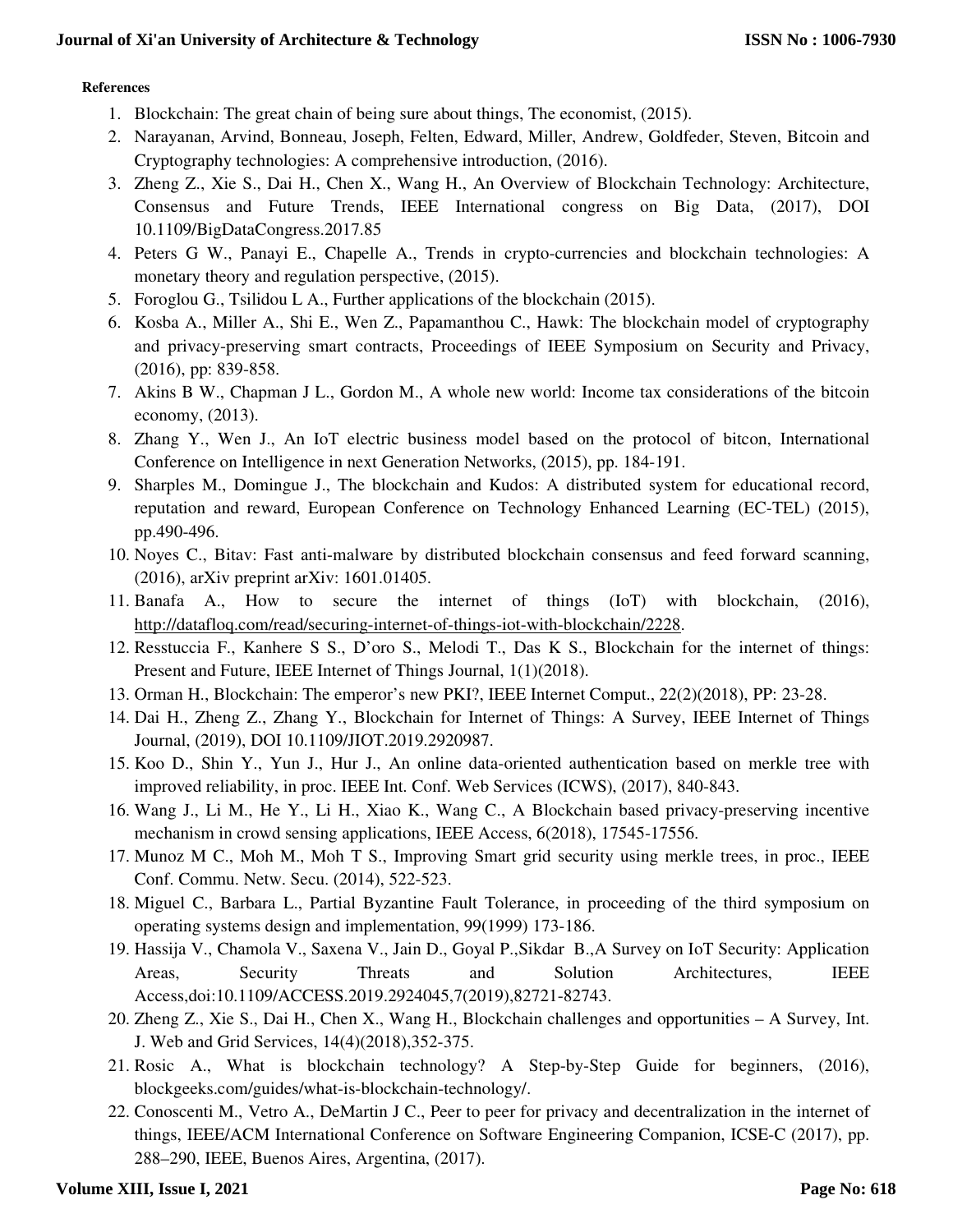- **Journal of Xi'an University of Architecture & Technology<br>23. Wood G., Ethereum, A secure decentralisedgeneralised transaction ledger, Ethereum Project Yellow** Paper, vol. 151(2014).
	- 24. Crosby M., Pattanayak P., Verma S., Kalyanaraman V., Blockchain technology: Beyond bitcoin, Applied Innovation, 2(2016) pp. 6–10.
	- 25. Pilkington M., Blockchain technology: principles and applications. research handbook on digital transformations, Olleros F. X., Zhegu , Eds., (2016).
	- 26. Alamri M., Jhanjhi N Z., Humayun M., Blockchain for Internet of Things (IoT) Resarch Isuues challenges and future directions: A review, International Journal of Computer Science and Network Security, 19(5)(2019), pp. 244-258.
	- 27. Panarello A., Tapas N., Merlino G., Longo F., Puliafito A., Blockchain and iot integration: A systematic survey, 18(8)(2018), pp. 25-75.
	- 28. Wüst K., Gervais A., Do you need a Blockchain?, Crypto Valley Conference on Blockchain Technology (CVCBT) , pp. 45-54.
	- 29. Conoscenti, M., Vetrò, A., De Martin, J. C., Blockchain for the Internet of Things: A systematic literature review, in Proceedings of the IEEE/ACS 13th International Conference of Computer Systems and Applications (AICCSA), Agadir, Morocco, 29 Nov. - 2 Dec. 2016.
	- 30. Wörner D., vonBomhard T., When your sensor earns money: exchanging data for cash with Bitcoin, in Proceedings of the Ubi Comp Adjunct, Seattle, United States, 13-17 Sep. 2014.
	- 31. Tiago M., Carames F., Lamas P F., A Review on the use of Blockchain for the Internet of Things, IEEE Access, 2018.
	- 32. Wilkinson S., Boshevski T., Brandoff J., Prestwich J., Hall G., Gerbes P., Hutchins P., Pollard C., Buterin V., Storj A Peer-to-Peer Cloud Storage Network, Available online: https://storj.io/storj.pdf (Accessed on 10 April 2018)
	- 33. Ateniese G., Goodrich M T., Lekakis V., Papamanthou C., Paraskevas E., Tamassia R., Accountable Storage, in Proceedings of the International Conference on Applied Cryptography and Network Security, Kanazawa, Japan, 10-12 July 2017.
	- 34. Wilson D., Ateniese G., From Pretty Good To Great: Enhancing PGP using Bitcoin and the Blockchain, in Proceedings of the International Conference on Network and System Security, New York, United States, 3-5 Nov. 2015.
	- 35. Gipp B., Meuschke N., Gernandt A., Decentralized Trusted Time stamping using the Crypto Currency Bitcoin, in Proceedings of the iConference, Newport Beach, United States, 24-27 Mar. 2015.
	- 36. Han D., Kim H., Jang J. Blockchain based smart door lock system, in Proceedings of the 2017 International Conference on Information and Communication Technology Convergence (ICTC), Jeju Island, South Korea, pp. 1165-1167, Dec. 2017.
	- 37. Siddiqi M., All S T., Sivaraman V., Secure lightweight context-driven data logging for body worn sensing devices, in Proceedings of the 2017 5th International Symposium on Digital Forensic and Security (ISDFS), Tirgu Mures, Romania, pp. 1-6, 2017.
	- 38. Lei A., Cruickshank H., Cao Y., Asuquo P., Ogah C P A., Sun Z. Blockchain-Based Dynamic Key Management for Heterogeneous Intelligent Transportation Systems, in IEEE Internet of Things Journal, 4(6), pp. 1832-1843, Dec. 2017.
	- 39. Kshetri N. Can Blockchain Strengthen the Internet of Things?, in IT Professional, 19(4), pp. 68-72, 2017.
	- 40. Tanas C., Delgado-Segura S., Herrera-Joancomartí J. An Integrated Reward and Reputation Mechanism for MCS Preserving User's Privacy, in Revised Selected Papers of the 10th International Workshop on Data Privacy Management, and Security Assurance - vol. 9481. SpringerVerlag New York, Inc.,USA, pp. 83-99, 2016.
	- 41. Huh, S., Cho, S., Kim, S., Managing IoT devices using blockchain platform, in Proceedings of the 19th International Conference on Advanced Communication Technology(ICACT), Bongpyeong, SouthKorea,19-22 Feb. 2017.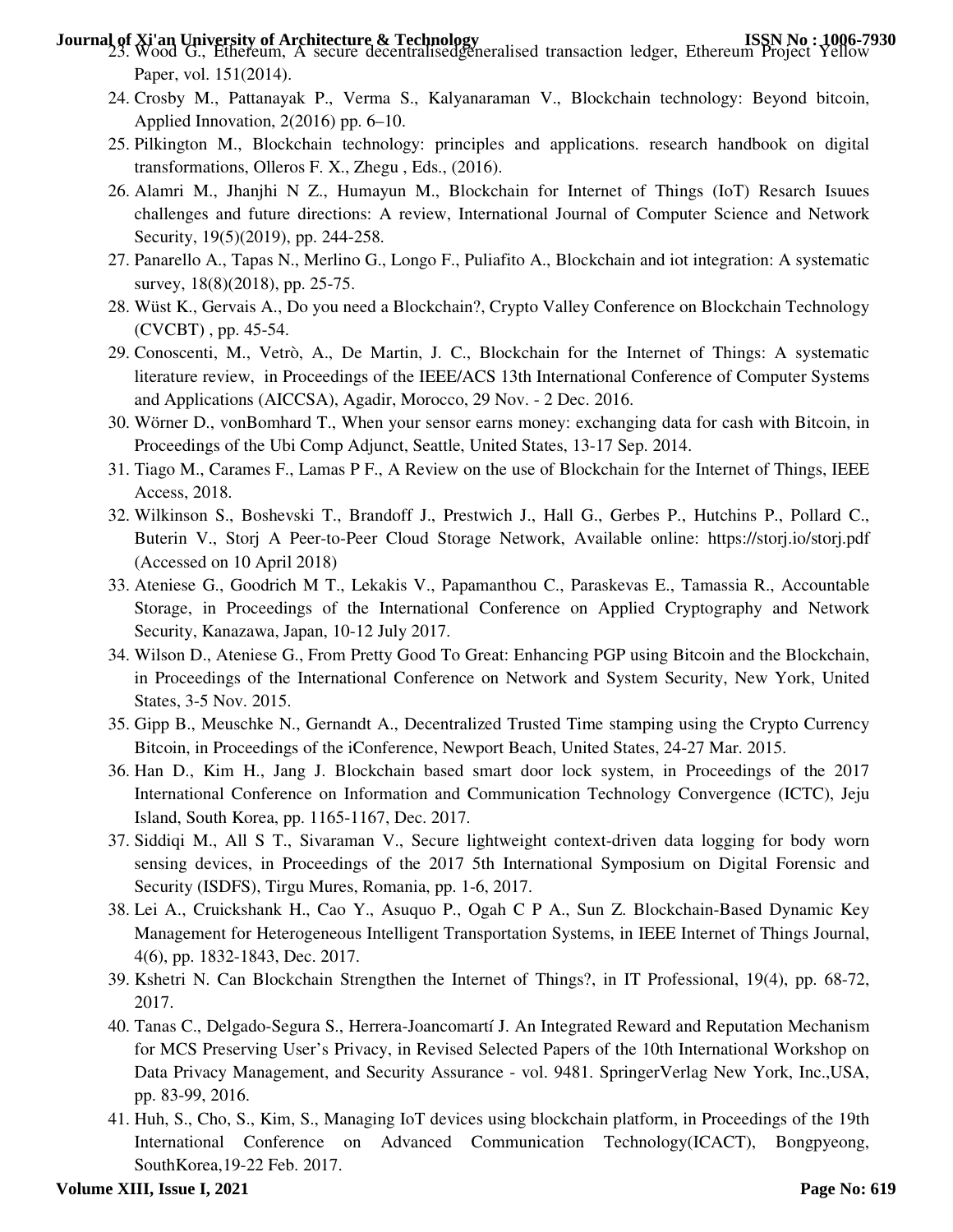- **Journal of Xi'an University of Architecture & Technology<br>42. Atlam H., Blockchain with Internet of Things: Benefits, Challenges, and Future Directions,** International Journal on Intelligent Systems and Applications, 6(2018).
	- 43. Xia X., Xiao Y., Liang W., ABSI: An adaptive binary splitting algorithm for malicious metre inspection in smart grid, IEEE trans. Inf. Forensics Security, 14 (2) (2019), 445-458.
	- 44. Zhang C., Wu J., Zhou Y., Cheng M., Long C., Peer-to-peer energy trading in a micro grid, Applied Energy, 220, pp. 1 – 12, (2018). [Online]. Available: http://www.sciencedirect.com/science/ article/pii/S0306261918303398.
	- 45. Li Z., Kang J., Yu R., Ye D., Deng Q., Zhang Y., Consortium Blockchain for Secure Energy Trading in Industrial Internet of Things, IEEE Transactions on Industrial Informatics, 14(8), pp. 3690– 3700, (2018).
	- 46. Aitzhan N Z., Svetinovic D., Security and privacy in decentralized energy trading through multisignatures, blockchain and anonymous messaging streams, IEEE Transactions on Dependable and Secure Computing, 15(5), pp. 840–852, (2018).
	- 47. Pop C., Cioara T., Antal M., Anghel I., Salomie I., Bertoncini M., Blockchain based decentralized management of demand response programs in smart energy grids, Sensors, 18(1),(2018).
	- 48. Konstantinidis I., Siaminos G., Timplalexis C., Zervas P., Peristeras V., Decker S., Blockchain for business applications: A systematic literature review, in Business Information Systems, Abramowicz W., Paschke A., Eds. Cham: Springer International Publishing, (2018), pp. 384–399.
	- 49. Kim H. M., Laskowski M., Toward an ontology-driven blockchain design for supply-chain provenance, Intelligent Systems in Accounting, Finance and Management, 25(1), pp. 18–27, (2018).
	- 50. Tapscott A. Tapscott D., How blockchain is changing finance, Harvard Business Review, 1(2017).
	- 51. Kshetri N., blockchains roles in meeting key supply chain management objectives, International Journal of Information Management,39, pp. 80 – 89, (2018).
	- 52. Li V., Guo H., Wang W. M., Guan Y., VatankhahBarenji A., Huang G. Q., McFall K. S., Chen X., A blockchain and automl approach for open and automated customer service, IEEE Transactions on Industrial Informatics, pp. 1–9, (2019) (Early Access). [Online]. Available: https://doi.org/10.1109/TII.2019.2900987.
	- 53. Wang K., Shao Y., Shu L., Zhu C., Zhang Y., Mobile big data fault-tolerant processing for ehealth networks, IEEE Network, 30(1), pp. 36–42, (2016).
	- 54. Esposito C., Santis A. D., Tortora G., Chang H., Choo K. R., Blockchain: A panacea for healthcare cloud-based data security and privacy?, IEEE Cloud Computing, 5(1) pp. 31–37, (2018).
	- 55. Griggs K. N., Ossipova O., Kohlios C. P., Baccarini A. N., Howson E. A., Hayajneh T., Healthcare blockchain system using smart contracts for secure automated remote patient monitoring, Journal of Medical Systems, 42 (7), p. 130, (2018). [Online]. Available: https://doi.org/10.1007/s10916-018-0982 x.
	- 56. Bhuiyan M. Z. A., Zaman A., Wang T., Wang G., Tao H., Hassan M. M., Blockchain and big data to transform the healthcare, in Proceedings of the International Conference on Data Processing and Applications, ser. ICDPA. ACM, (2018), pp. 62–68.
	- 57. Sun Y., Zhang R., Wang X., Gao K., Liu L., A decentralizing attribute-based signature for healthcare blockchain, in 2018 27th International Conference on Computer Communication and Networks (ICCCN), (2018), pp. 1–9.
	- 58. Rahman M. A., Hossain M. S., Loukas G., Hassanain E., Rahman S. S., Alhamid M. F., Guizani M., Blockchain-based mobile edge computing framework for secure therapy applications, IEEE Access, 6, pp. 72469–72478, (2018).
	- 59. Kusiak A., Smart manufacturing, International Journal of Production Research, 56, (1-2), pp. 508–517, (2018).
	- 60. Christidis K. Devetsikiotis M., Blockchains and smart contracts for the internet of things, IEEE Access, 4, pp. 2292–2303, (2016).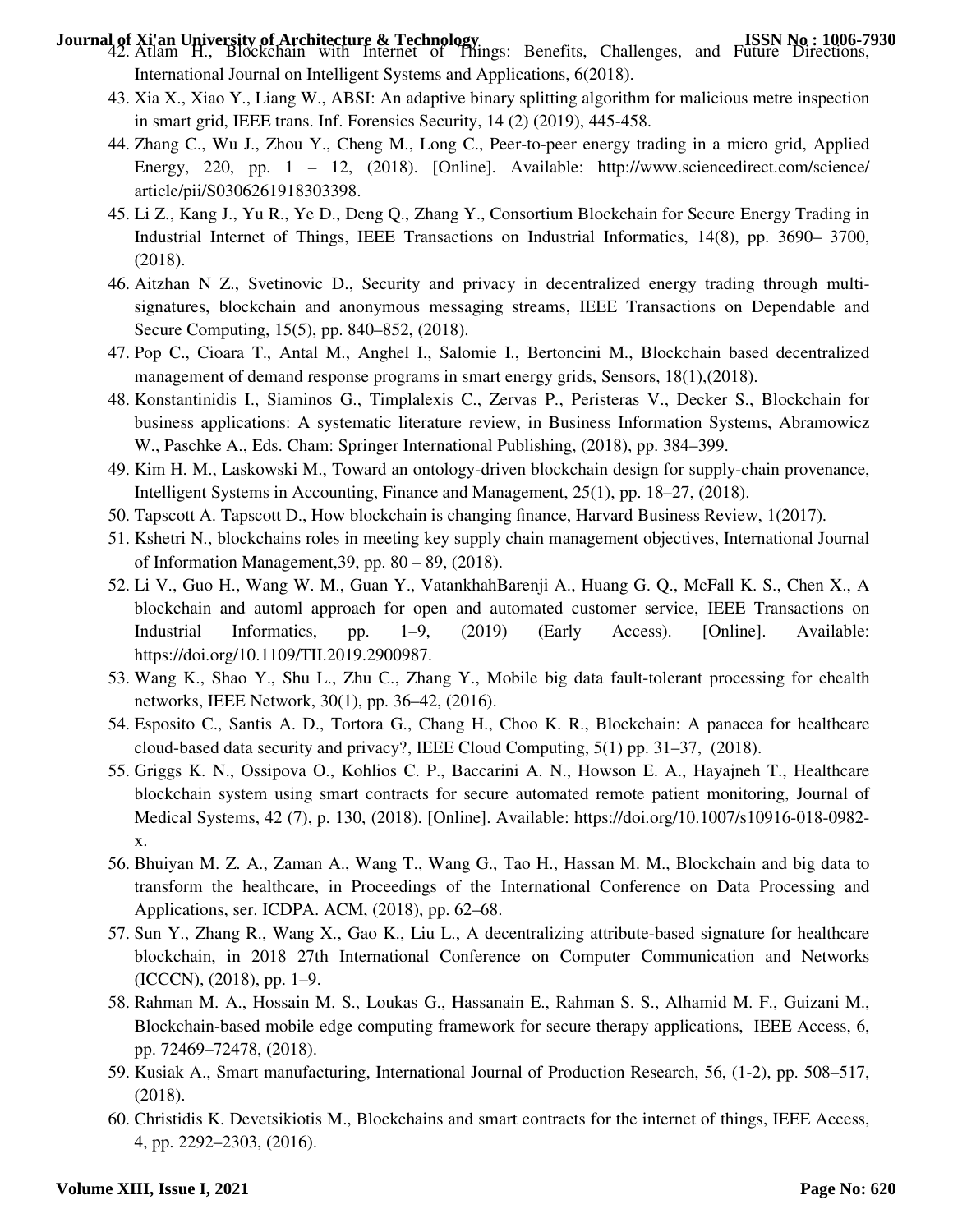- **Journal of Xi'an University of Architecture & Technology**<br>61. Wan J., Li J., Imran M., Li D., e-Amin F., A blockchain-based solution for enhancing security and privacy in smart factory, IEEE Transactions on Industrial Informatics, pp. 1–9, (2019) (Early Access). [Online]. Available: https://doi.org/10.1109/TII.2019.2894573.
	- 62. Karthik B N., Parameswari D L., Harshini R., Akshay A., Survey on IOT & Arduino Based Patient Health Monitoring, International Journal of Scientific Research in Computer Science, Engineering and Information Technology, (IJSRCSEIT), 3(1)(2018) , ISSN : 2456-3307, PP-1414-1417.
	- 63. Kumbi A., Naik P., Kirthishree C., Kotin K., A Survey Paper on Internet of Things Based Healthcare System, Internet of Things and Cloud Computing. Special Issue: Advances in Cloud and Internet of Things. 5(5-1)( 2017), PP. 1-4. doi: 10.11648/j.iotcc.s.2017050501.11.
	- 64. Gurjar A A., Neha A., Heart Attack Detection By Heartbeat Sensing using Internet of Things: IoT, International Research Journal of Engineering and Technology (IRJET), 5(3)(2018), pp-3332-3335.
	- 65. Savaliya A., Bhatia A., Bhatia J., Application of Data Mining Techniques in IoT: A Short Review, International Journal of Scientific Research in Science, Engineering and Technology (IJSRSET), 4(2)(2018).
	- 66. Frank K., Robertson P., Gross M., Wiesner K., Sensorbased identification of human stress levels, IEEE International Conference on Pervasive Computing and Communications Workshops (PerCom Workshops '13), (2013)pp. 127– 132.
	- 67. Wang R., Chen F., Chenetal Z.,Student life: assessingmental health, academic performance and behavioural trends of college students using smart phones, ACM International Joint Conference on Pervasive and Ubiquitous Computing(UbiComp'14),(2014)pp.3–14.
	- 68. Sundholm M., Cheng J., Zhou B., Sethi A., Lukowicz P., Smart-mat: recognizing and counting gym exercises with low cost resistive pressure sensing matrix, ACM International Joint Conference on Pervasive and Ubiquitous Computing (UbiComp '14), (2014) pp. 373–382.
	- 69. Dinh T. T. A., Wang J., Chen G., Liu R., Ooi B. C., Tan K.-L., Blockbench: A framework for analyzing private blockchains, in Proceedings of the 2017 ACM International Conference on Management of Data, ser. SIGMOD '17. New York, NY, USA: ACM, (2017), pp. 1085–1100. [Online]. Available: http://doi.acm.org/10.1145/3035918.3064033
	- 70. Dinh T. T. A., Liu R., Zhang M., Chen G., Ooi B. C., Wang J., Untangling blockchain: A data processing view of blockchain systems, IEEE Transactions on Knowledge and Data Engineering, 30(7), pp. 1366–1385, (2018).
	- 71. Croman K., Decker C., Eyal I., Gencer A. E., Juels A., Kosba A., Miller A., Saxena P., Shi E., Sirer E. G., et al., On scaling decentralized blockchains, in International Conference on Financial Cryptography and Data Security. Springer, (2016), pp. 106–125.
	- 72. Conoscenti M., Vetro A., DeMartin J. C., Blockchain for the internet of things: A systematic literature review, in 2016 IEEE/ACS 13th International Conference of Computer Systems and Applications (AICCSA), (2016), pp. 1–6.
	- 73. Conti M., E S. K., Lal C., Ruj S., A Survey on Security and Privacy Issues of Bitcoin, IEEE Communications Surveys Tutorials, (2018).
	- 74. Dorri A. Kanhere A., Jurdak R., MOF-BC: A memory optimized and flexible blockchain for large scale networks, Future Generation Computer Systems, 92, pp. 357 – 373, (2019). [Online]. Available: http://www.sciencedirect.com/science/article/pii/ S0167739X17329552.
	- 75. Gu J., B. S., Consortium Blockchain-Based Malware Detection in Mobile Devices. IEEE Acc, 6, pp. 12-118, (2018).
	- 76. Lee B., L.-H., Blockchain-based secure firmware update for embedded devices in an Internet of Things environment. J. Super comput, 73(3), pp. 1152-1167, (2017).
	- 77. Meiklejohn S., Pomarole M., Jordan G., Levchenko K., McCoy D, Voelker G M., Savage S., A fistful of bitcoins: characterizing payments among men with no names. In Proceedings of the 2013 conference on Internet measurement conference, pages 127–140. ACM, (2013).